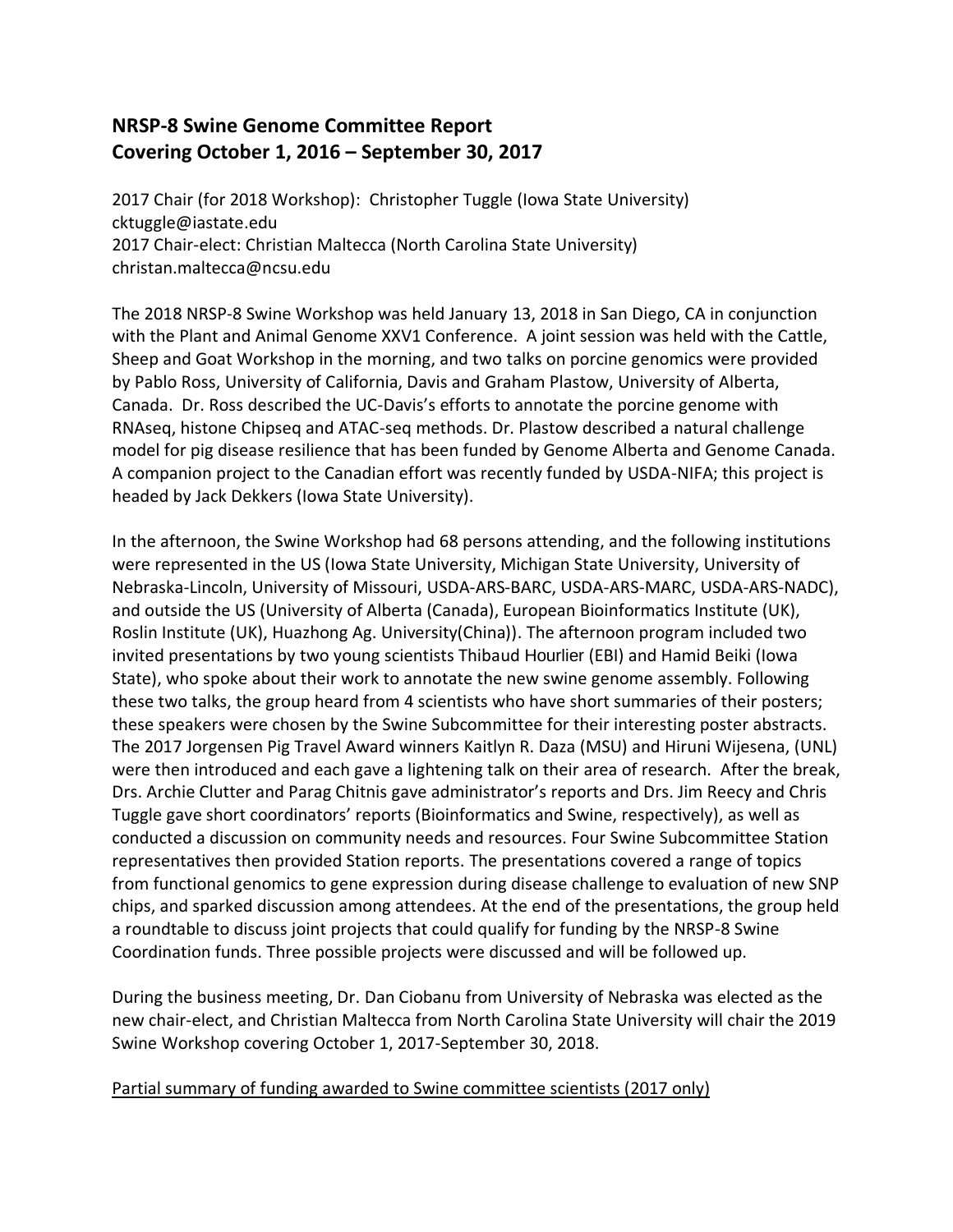| Federal                | \$1,959,966 |
|------------------------|-------------|
| Industry               | \$113,905   |
| Internal/Institutional | \$174,401   |
| Total                  | \$2,248,272 |

## Impacts 2017

- 1. NRSP8-supported research has improved the functional annotation of the porcine genome.
- 2. Application of new long-read technology (PacBio Iso-seq) has increased the depth and breadth of annotation of the new Sscrofa 11.1 assembly.
- 3. Newly validated genotyping tools will increase the depth of knowledge regarding genetic variation in industry populations.

## 2016-7 Swine Genome Committee Publications (refereed journal articles)

Bertolini F., J.C.S. Harding, B. Mote, A. Ladinig, G.S. Plastow and M.F. Rothschild. 2017. Genomic investigation of piglet resilience following porcine epidemic diarrhea outbreaks. Animal Genetics. 48(2):228-232. doi: 10.1111/age.12522.

Casiró S, D. Velez-Irizarry, C.W. Ernst, N.E. Raney, R.O. Bates, M.G. Charles and J.P. Steibel. 2017. Genome-wide association study in an F2 Duroc x Pietrain resource population for economically important meat quality and carcass traits. J. Anim. Sci. 95:545-558.

Choi, I., R.O. Bates, N.E. Raney and C.W. Ernst. 2017. Association of a corticotropin-releasing hormone receptor 2 (CRHR2) polymorphism with carcass merit, meat quality and stress response traits in pigs. Canadian J. Anim. Sci. 97:536-540.

Cole JB, Bormann JM, Gill CA, Khatib H, Koltes JE, Maltecca C, Miglior F. 2017. BREEDING AND GENETICS SYMPOSIUM: Resilience of livestock to changing environments. J Anim Sci. 95(4):1777-1779.

Daza, K.R., J.P. Steibel, D. Velez-Irizarry, N.E. Raney, R.O. Bates and C.W. Ernst. 2017. Profiling and characterization of a longissimus dorsi muscle microRNA dataset from an F2 Duroc x Pietrain pig resource population. Genom. Data. 13:50-53.

Funkhouser, S.A., R.O. Bates, C.W. Ernst, D. Newcom and J.P. Steibel. 2017. Estimation of genome-wide and locus-specific breed composition in pigs. Translational Anim. Sci. 1:36-44.

Funkhouser, S.A., J.P. Steibel, R.O. Bates, N.E. Raney and C.W. Ernst. 2017. Evidence for transcriptome-wide RNA editing among Sus scrofa PRE-1 SINE elements. BMC Genomics.18:360.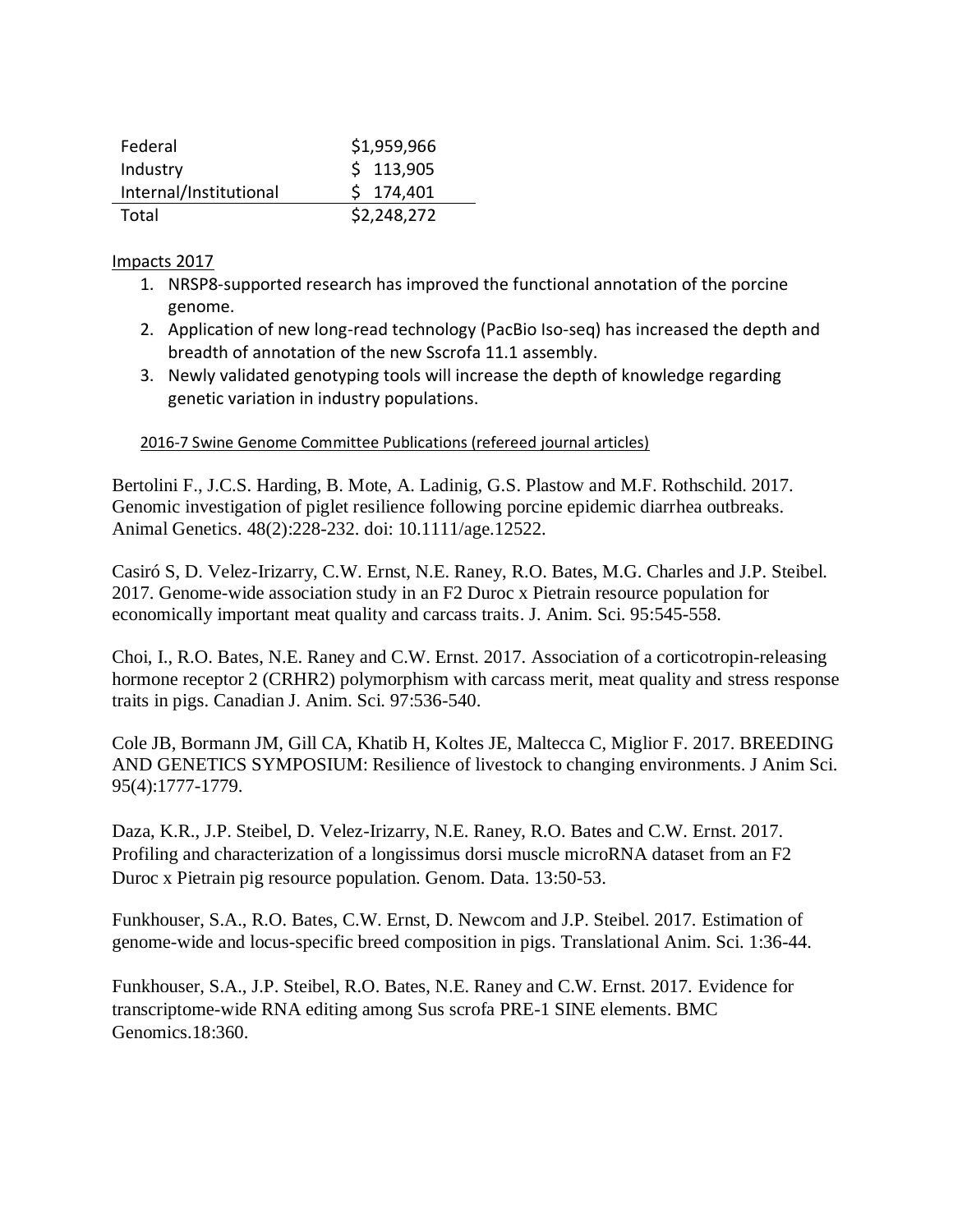Garcia-Baccino, C.A., S. Munilla, A. Legarra, Z.G. Vitezica, N.S. Forneris, R.O. Bates, C.W. Ernst, N.E. Raney, J.P. Steibel and R.J. Cantet. 2017. Estimates of the actual relationship between half-sibs in a pig population. J. Anim. Breed. Genet. 134:109- 118.

Howard JT, Pryce JE, Baes C, Maltecca C. Invited review: Inbreeding in the genomics era: Inbreeding, inbreeding depression, and management of genomic variability. J Dairy Sci. 2017;100(8):6009-6024

Howard JT, Tiezzi F, Huang Y, Gray KA, Maltecca C. 2016. Characterization and management of long runs of homozygosity in parental nucleus lines and their associated crossbred progeny. Genet Sel Evol. 24;48(1):91.

Kommadath, A., H. Bao, I. Choi, J.M. Reecy, J.E. Koltes, E. Fritz-Waters, C. J. Eisley, J. R. Grant, R.R.R. Rowland, C. K. Tuggle, J.C.M. Dekkers, J.K. Lunney, L.L. Guan, P. Stothard, and G.S. Plastow. 2017. Genetic architecture of gene expression underlying variation in host response to porcine reproductive and respiratory syndrome virus infection. Scientific Reports 7:46203. doi: 10.1038/srep46203.

Liu, H., T.P.L. Smith, D.J. Nonneman, J.C.M. Dekkers, C.K. Tuggle 2017. A high-quality annotated transcriptome of swine peripheral blood. BMC Genomics 18:479. doi: 10.1186/s12864-017-3863-7.

Tiezzi F, de Los Campos G, Parker Gaddis KL, Maltecca C. 2017. Genotype by environment (climate) interaction improves genomic prediction for production traits in US Holstein cattle. J Dairy Sci. 100(3):2042-2056

Waide, E., C.K. Tuggle, N.V.L. Serão, M. Schroyen, A. Hess, R.R.R. Rowland, J.K. Lunney, G. Plastow, and J.C.M. Dekkers. 2017. Genome-wide Association of Piglet Responses to one of two Porcine Reproductive and Respiratory Syndrome Virus isolates. J. Animal Science. 95:16-38.

Wijesena HR, CA Lents, J-J. Riethoven, MD Trenhaile-Grannemann, JF Thorson, BN Keel, PS Miller, ML Spangler, SD Kachman, DC Ciobanu, 2017. Integration of Genomic Approaches to Uncover Sources of Variation in Age at Puberty and Reproductive Longevity in Sows, J Anim Sci. 95(9):4196-4205. doi: 10.2527/jas2016.1334.

Wurtz K.E., J.M. Siegford, R.O. Bates, C.W. Ernst and J.P. Steibel. 2017. Estimation of genetic parameters for lesion scores and growth traits in group-housed pigs. J Anim Sci. 95:4310-4317.

2016-7 Swine Genome Committee Publications (other publications)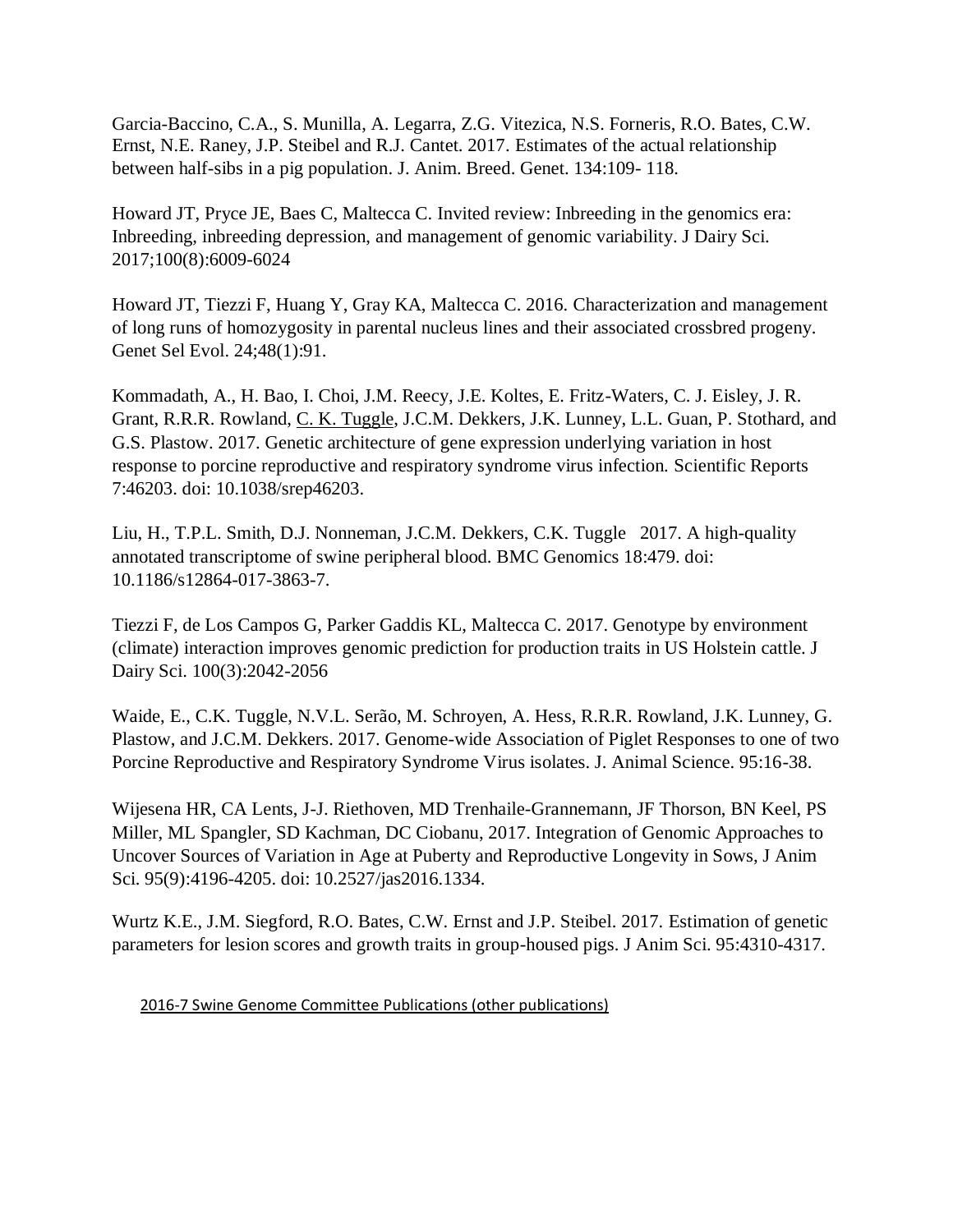Beiki, H. M. Schroyen, A. Rakhshandeh, N. Gabler, J. Dekkers, and C. Tuggle. 2017. Rewiring of porcine mRNA and miRNA networks in response to selection for residual feed intake. Proceedings of International Society of Animal Science meeting, Dublin, Ireland, #MT275, p.65

Bertolini, F., T. Yang, Y. Huang, J. Harding, M.F. Rothschild, G.S. Plastow. 2017. A Genomic Investigation of Porcine Periweaning Failure to Thrive Syndrome (PFTS). Plant & Animal Genome XX, San Diego, California. Abstract #W915

Bertolini, F., K. Zurbrigg, T. van Dreumel, T. O'Sullivan, M.F. Rothschild. 2017. Investigating the genomic basis of pigs that have died in transit. 36th International Society for Animal Genetics Conference, Dublin, Ireland. Abstract #MT246

Bertolini F., T. Yang, Y. Huang, J.C.S. Harding, M.F. Rothschild and Plastow G.S. 2017. Failure to Thrive Syndrome (PFTS): is there a genetic component?  $PAG$ ,  $25<sup>h</sup>$  Plant and Animal Genomics Conference, 14-18 January, San Diego, CA, US.

Funkhouser, S.A., J.P. Steibel, D. Newcom and C.W. Ernst. 2017. Evaluation of four US pig breeds using the Affymetrix Axiom Pig HD Array. Plant and Animal Genome XXV Conference. San Diego, CA. https://pag.confex.com/pag/xxv/meetingapp.cgi/Paper/25073.

Huang, J., M. Schroyen, Y.Nguyen, N. Gabler, D. Nettleton, J.C.M. Dekkers, C.K. Tuggle. 2017. Identifying tissue specific gene expression using RNAseq data from multiple porcine tissues. 25<sup>h</sup> Plant and Animal Genomics Conference, 14-18 January, San Diego, CA, US. Abstract P1163.

Huang, J., M. Schroyen, N. Gabler, J. Dekkers, and C. Tuggle, 2017. Combining transcriptome and epigenetic analysis of H3K36me3 and H3K4me3 marks to explore mechanisms of liverspecific gene expression in pigs. Proceedings of International Society of Animal Science meeting, Dublin, Ireland, #WT70 p.79.

Jacobi, SK., L Xi, C Maltecca, L Borst, A Smith, J Odle. 2017. Dietary Prebiotics and Arachidonic Acid (ARA) Modulate Intestinal Injury and Microbial Taxa Following Acute Dextran Sodium Sulfate Induced Colitis. The FASEB Journal 31 (1 Supplement), lb324-lb324.

Kern C., Y. Wang, P. Saelao, K. Chanthavixay, I. Korf, C. K. Tuggle, C. Ernst, P. Ross, and H. Zhou. 2017. Genome-wide analysis of H3K4me3 and H3K27me3 in three tissues in pigs. Proceedings of International Society of Animal Science meeting, Dublin, Ireland, #MT10, p.41

Lee K, Ryu J, Uh K, Ray C. 2017. Use of CRISPR/Cas9 to induce targeted mutagenesis during porcine embryogenesis. Plant and Animal Genome Conference, San Diego, CA. January 14-18, 2017.

Liu, H., N. Manchanda 1, D. Nonneman, T.P.L. Smith, C.K. Tuggle. 2017. Cataloguing multitissue transcriptomes by PacBio IsoSeq and Illumina RNA-seq, and its application in annotating new-generation swine reference genome assemblies: Lessons learned from and recommendations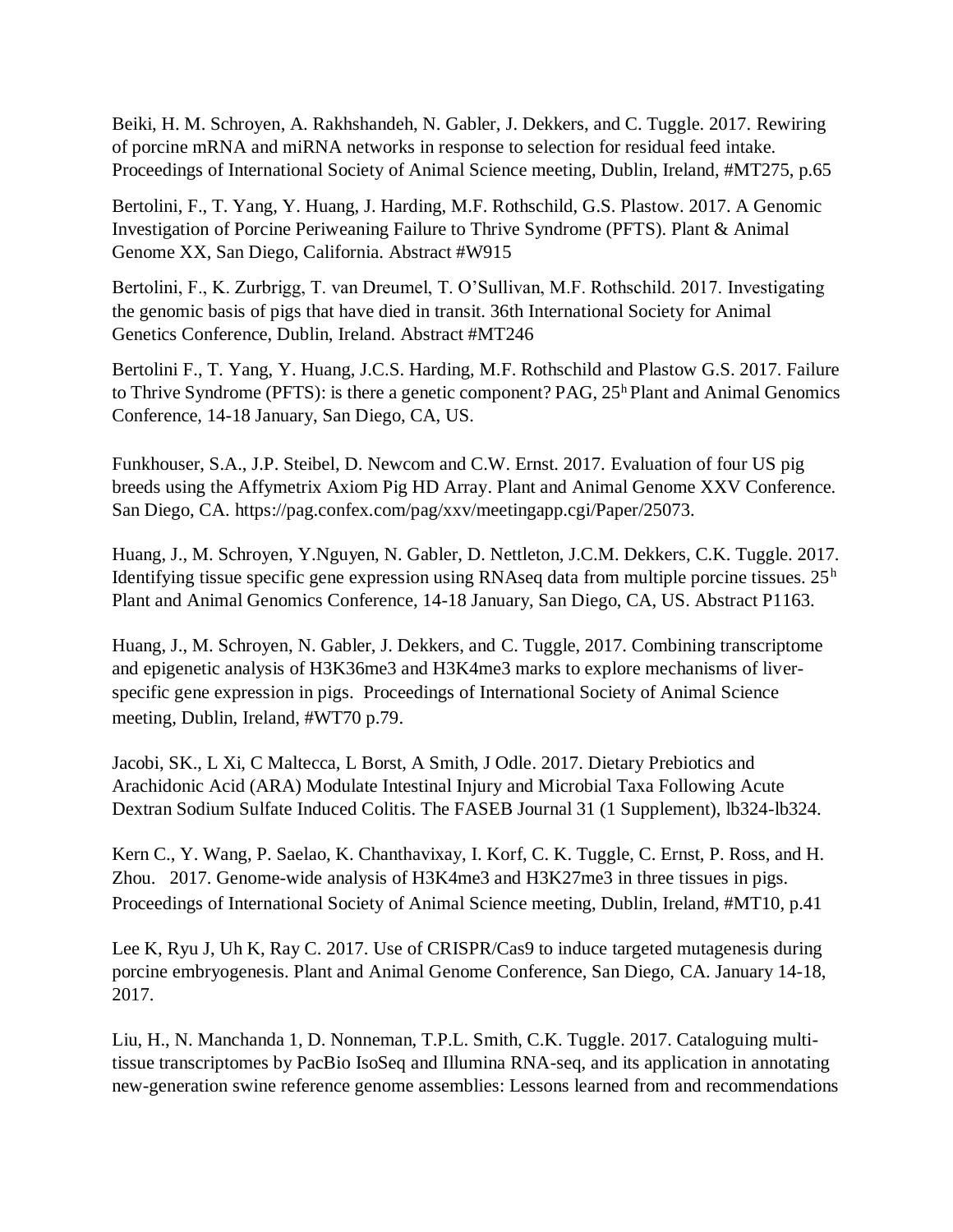given.  $25<sup>h</sup>$  Plant and Animal Genomics Conference, 14-18 January, San Diego, CA, US. Abstract #P1162.

Thorpe, MK., L Xi, C Maltecca, KR Walters, A Smith, J Odle, SK Jacobi 2017. Dietary Prebiotics and Arachidonic Acid Alter Intestinal Phospholipid Composition and Time-Dependently Change Fecal Microbiome in Formula-Fed Piglets The FASEB Journal 31 (1 Supplement), 968.11-968.11.

Trakooljul, N., H. Zhou, P. Ross., I. Korf, M.E. Delany, H. Cheng, C.K. Tuggle, C.Ernst, S. Ponsuksili, K. Wimmers. 2017. Comparative DNA Methylome of the Chicken and Pig: An Evolutionary Bridge Between Avian and Mammalian 25<sup>h</sup> Plant and Animal Genomics Conference, 14-18 January, San Diego, CA, US. Abstract P0274.

Uh K, Ryu J, Errington J, Ray C, Lee K. 2017. Parthenogenetic activation of porcine oocytes using Zn2+ chelators. International Conference on Pig Reproduction.

Vella, G., M. Schroyen, H. Beiki, C. L. Loving, and C. K. Tuggle. 2017. Porcine bloodomics: Identification of porcine neutrophil-specific genes through gene expression correlations to neutrophil abundance and comparative expression data. Proceedings of International Society of Animal Science meeting, Dublin, Ireland, #MT164, p.55.

Velez-Irizarry, D., S. Casiro, Y.L. Bernal Rubio, R.O. Bates, N.E. Raney, J.P. Steibel and C.W. Ernst. 2017. Expression QTL for longissimus dorsi muscle gene transcripts co-localized with phenotypic QTL for meat quality traits in an F2 Duroc x Pietrain resource population. Proceedings of the 36th International Society for Animal Genetics Conference, Dublin, Ireland. p. 132. http://www.isag.us/Docs/Proceedings/ISAG2017\_Proceedings.pdf?v3.

Wijesena, H. R., Lents, C. A., Keel, B. N., Thorson, J. F., Sullivan, G., Kachman, S., Ciobanu, D. Variation in Gene Expression In The Hypothalamic Arcuate Nucleus of Gilts With Differences in Pubertal Status and Subjected To Dietary Energy Restriction. Plant and Animal Genome Conference, San Diego, January 14-18, 2017

Ciobanu, D., Wijesena, H. R., Lents, C. A., Trenhaile-Grannemann, M. D., Riethoven, J.-J., Thorson, J. F., Keel, B. N., Miller, P., Spangler, M., Kachman, S. Integration of genomic resources to uncover pleiotropic regions associated with age at puberty and reproductive longevity in sows. Plant and Animal Genome Conference, San Diego, January 14-18, 2017.

Wijesena H.R., C.A. Lents, M.D. Trenhaile - Grannemann, J.J Riethoven, B.N. Keel, J.F. Thorson, P.S. Miller, R.K. Johnson, M.L. Spangler, S.D. Kachman, D.C. Ciobanu, 2017, The roles of age at puberty and energy restriction in sow reproductive longevity: a genomic perspective, Midwest ASAS Annual Meeting, March 13-15, 2017.